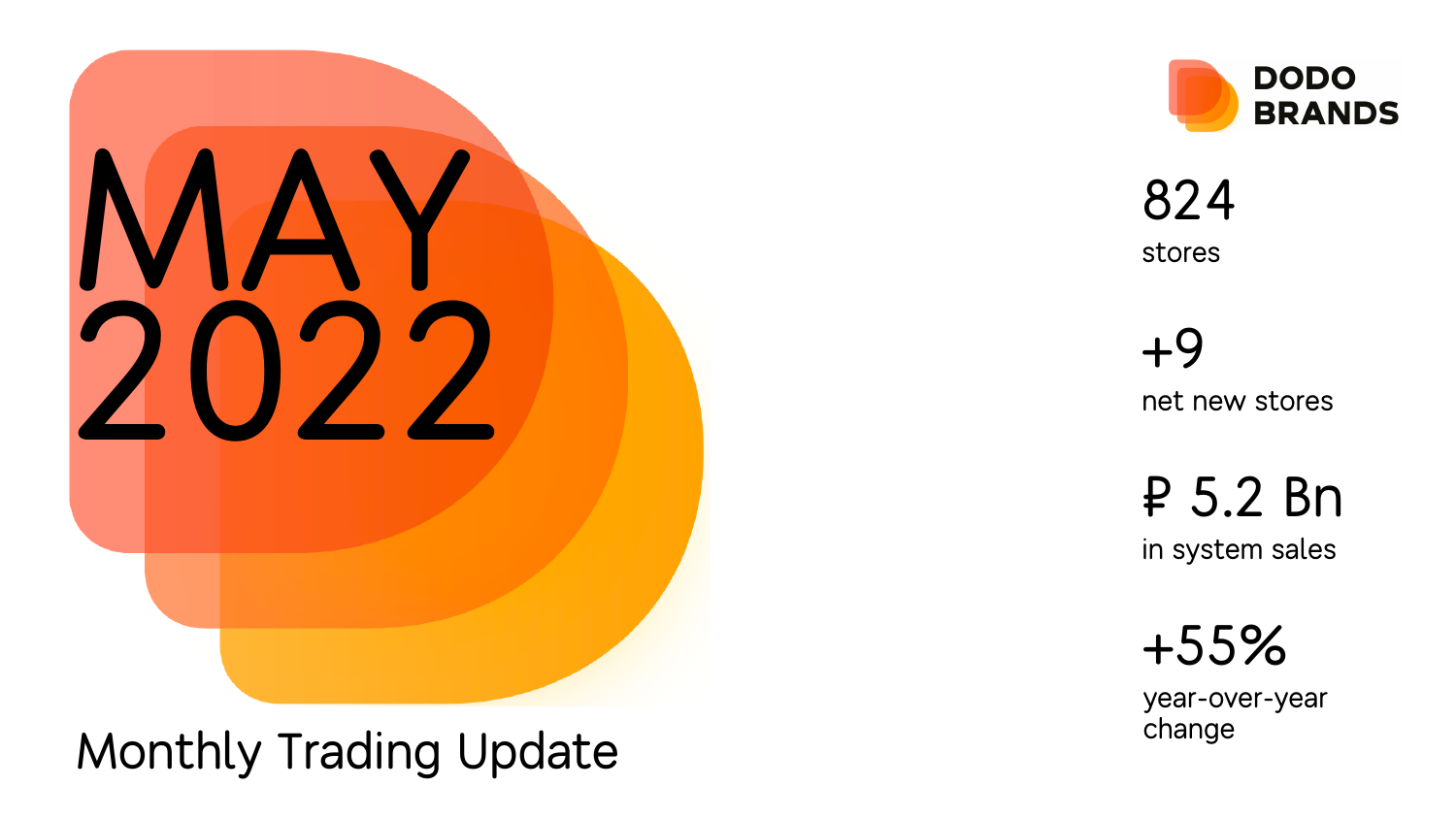## System Sales

RUB M



Note: system sales - gross sales (incl. VAT where applicable but excluding sales tax) of all Dodo Brands stores including both franc weighted average monthly FX rates as per currencylayer.com. Link: sales and traffic of each store since inception.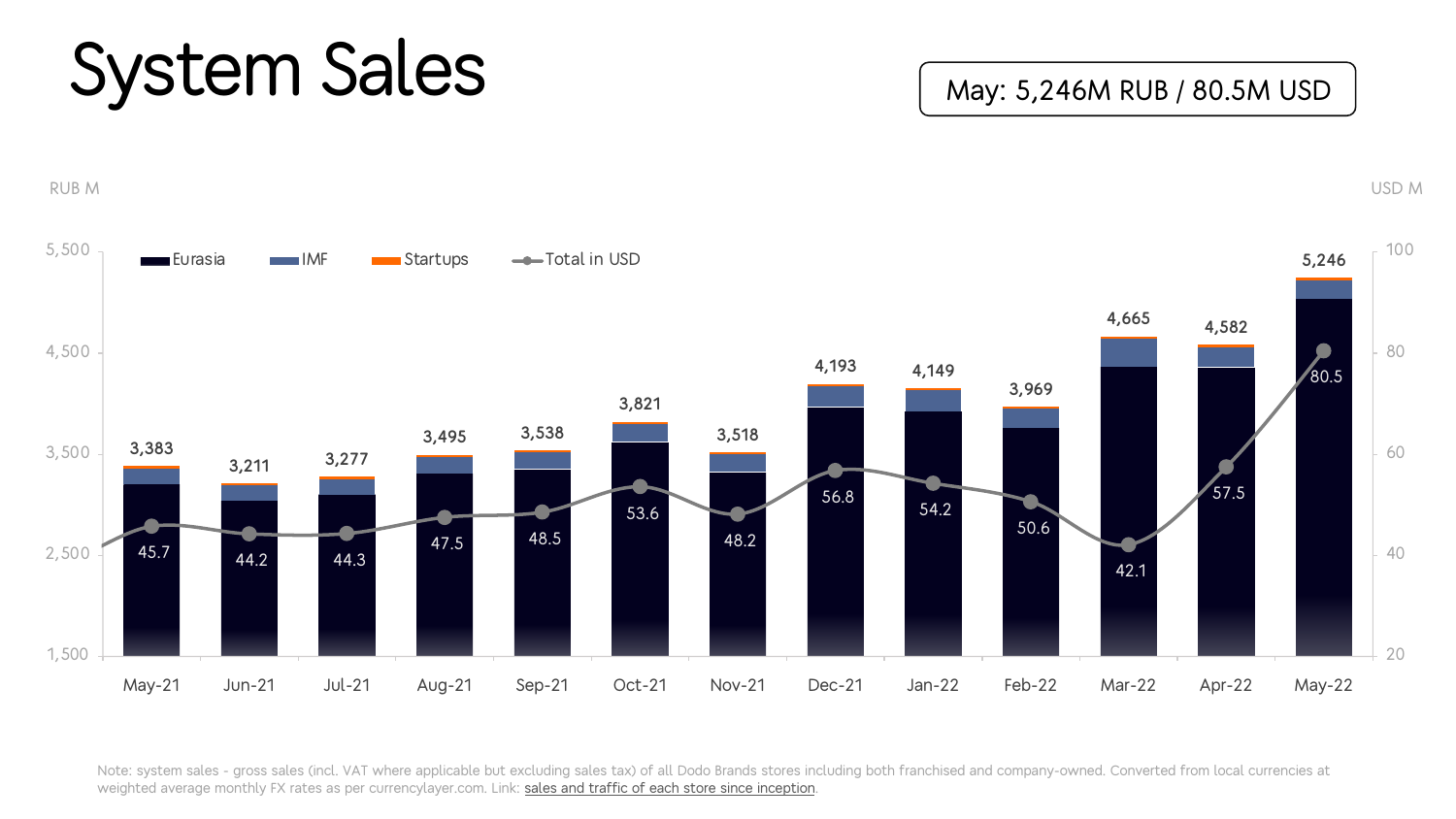### Chain Growth Pipeline

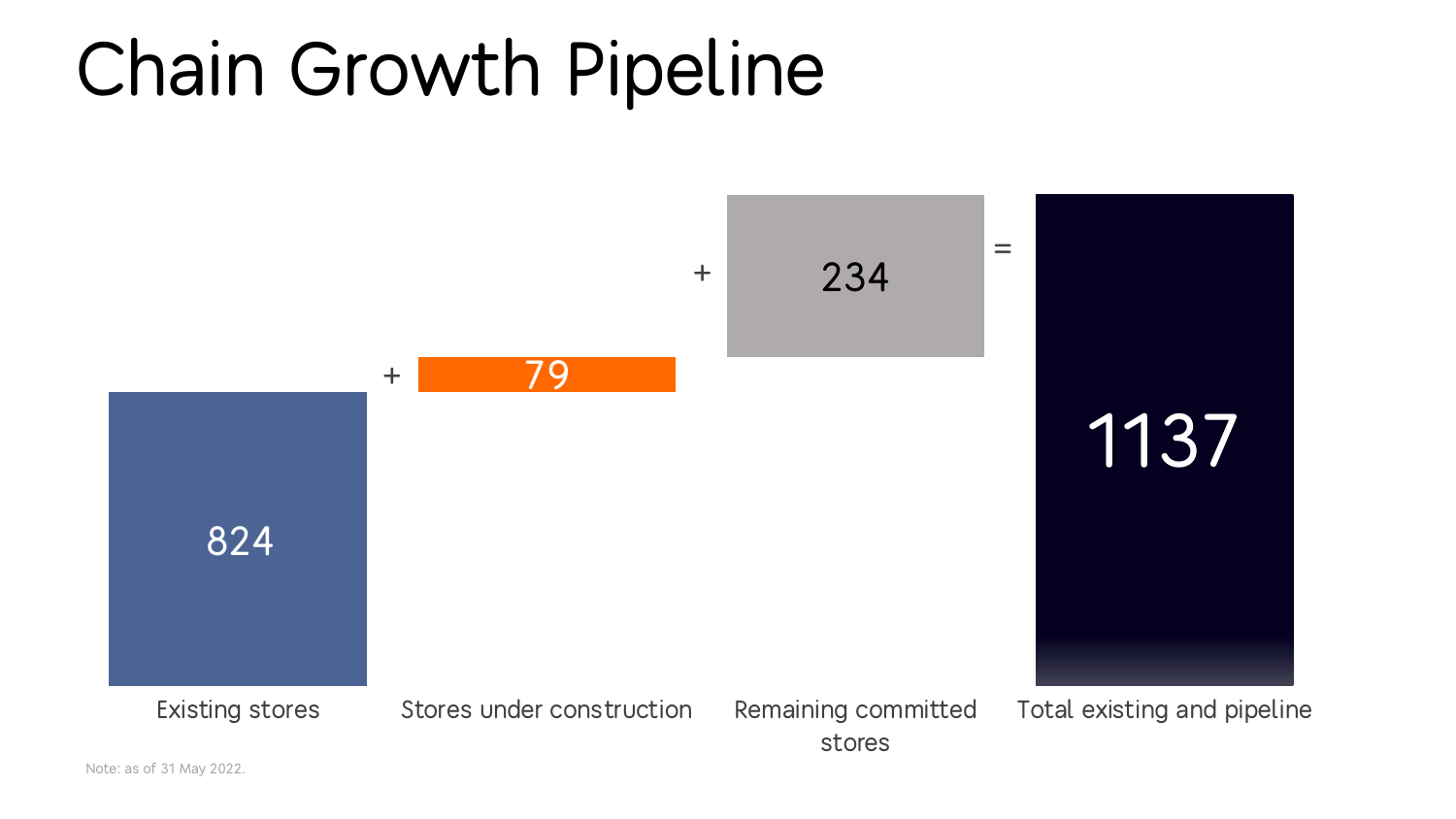### Store Count

May: 9 new stores, 824 total



| New stores     |                |                    |          |  |  |  |  |  |
|----------------|----------------|--------------------|----------|--|--|--|--|--|
| <b>RUSSIA:</b> |                |                    | NIGERIA: |  |  |  |  |  |
| Volokolamsk-1  | Krasnoe Selo-2 | Doner 42 Kazan 1-1 | Abuja-1  |  |  |  |  |  |
| Kazan-8        | Misaylovo-1    |                    |          |  |  |  |  |  |
| Kirov-3        | Novokuznetsk-3 |                    |          |  |  |  |  |  |
| Kostomuksha-1  |                |                    |          |  |  |  |  |  |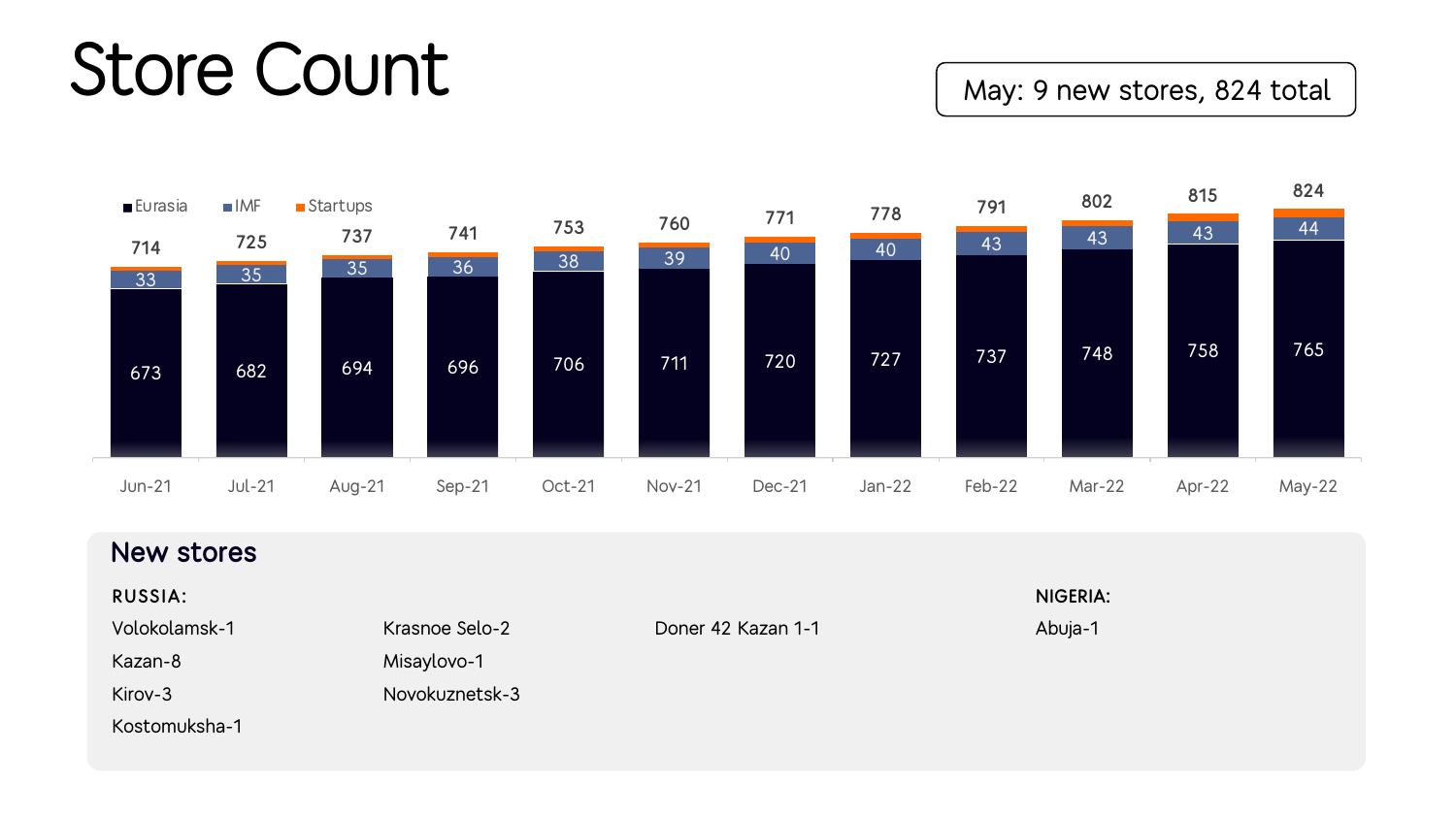# EURASIA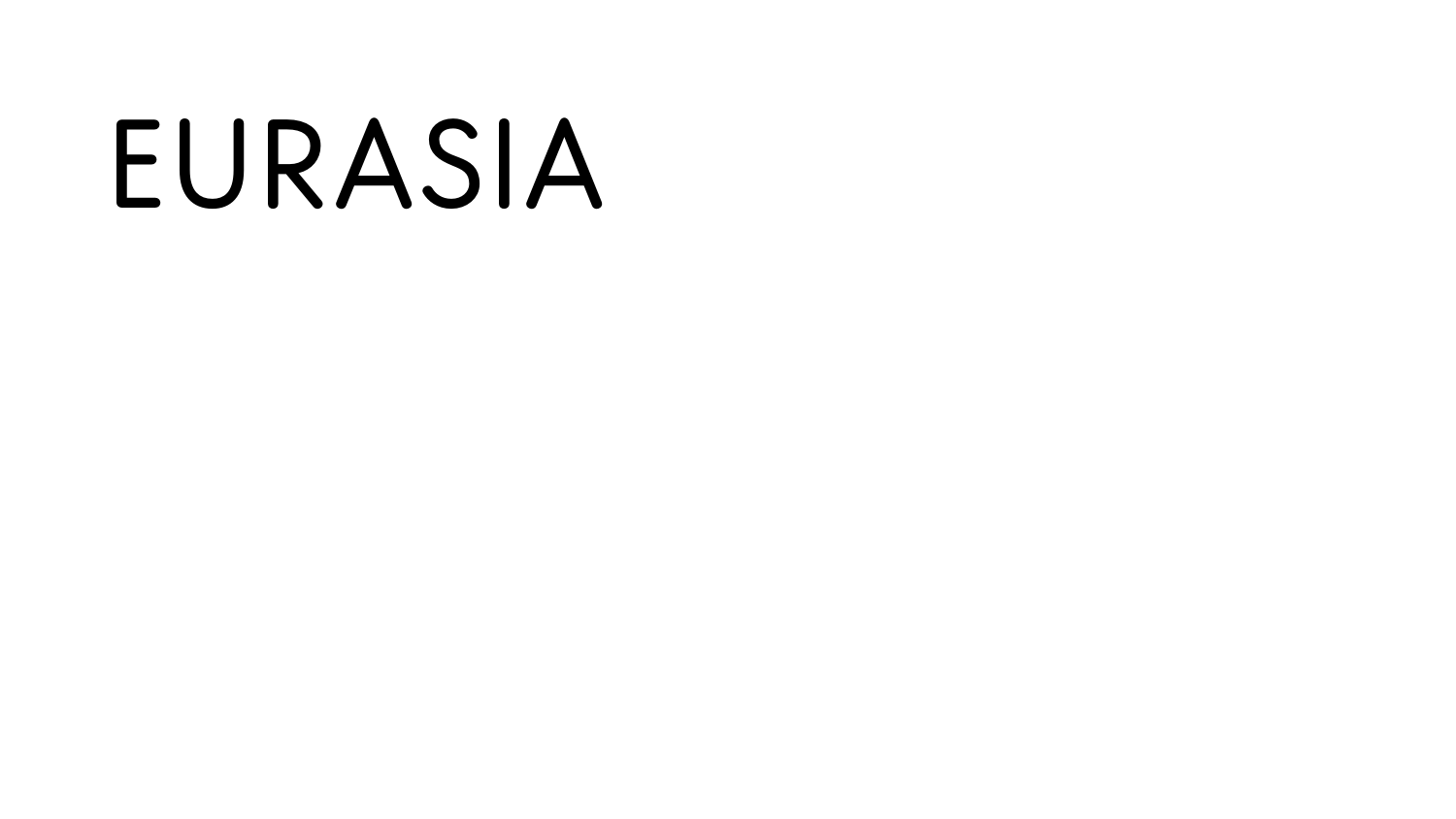### Eurasia: Sales Evolution

May: MoM +15.6%, YoY +57.4%

Month over Month (MoM) Now Year over Year (YoY)





Note: gross sales including VAT where applicable. Traffic stands for order count. List of countries: Russia, Kazakhstan, Belarus.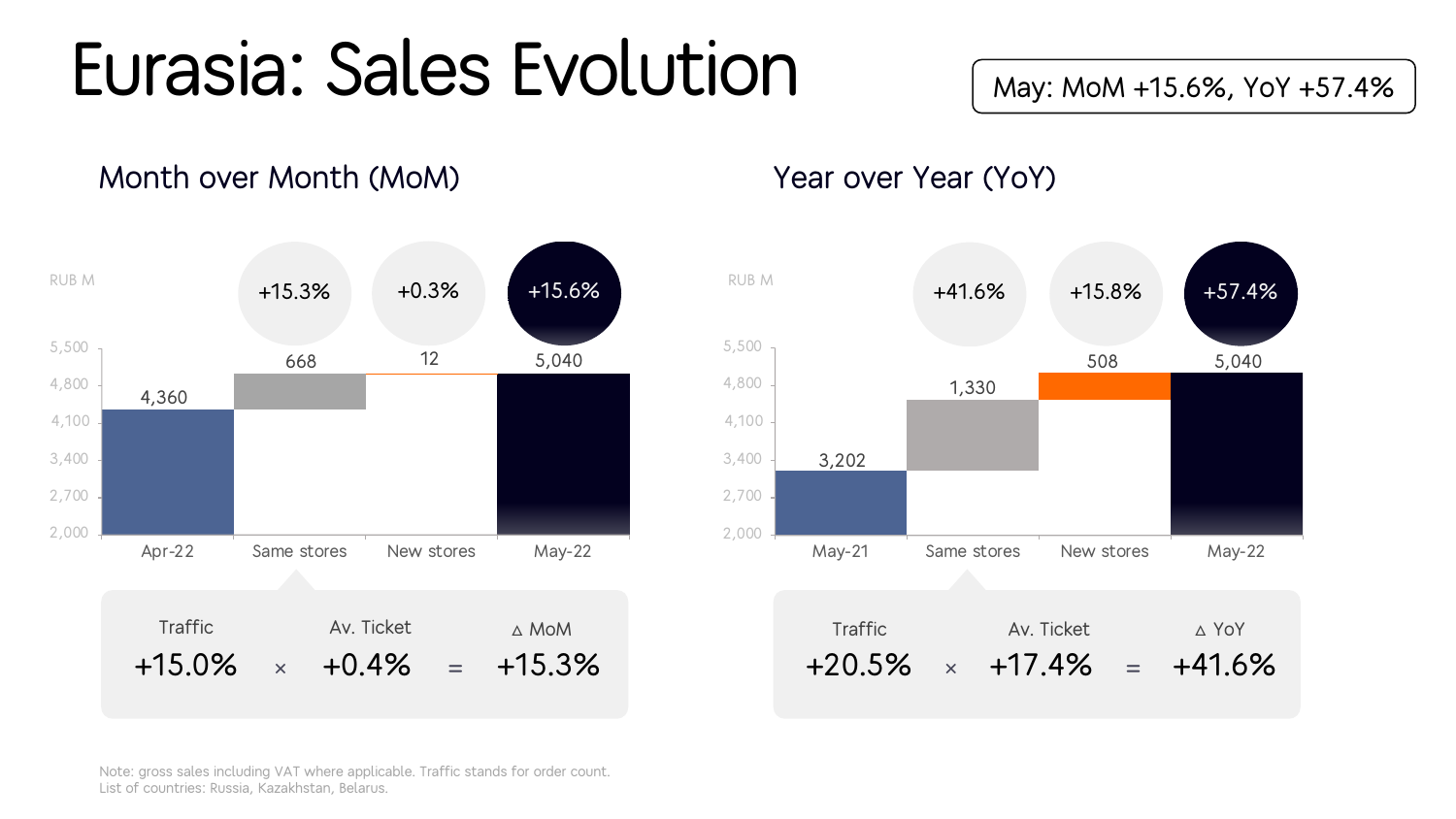### Eurasia: Like for Like Sales and Traffic

#### YoY LFL – Detailed Review of May 2022

| Store age   | <b>Store</b> | SALES    |          |       | TRAFFIC  |          |       | AVERAGE TICKET |                 |              |
|-------------|--------------|----------|----------|-------|----------|----------|-------|----------------|-----------------|--------------|
|             | Count        | In-Store | Delivery | Total | In-Store | Delivery | Total | In-Store       | <b>Delivery</b> | <b>Total</b> |
| 1-2 yrs old | 94           | 49.7%    | 55.8%    | 53.2% | 25.9%    | 48.0%    | 33.4% | 18.8%          | 5.3%            | 14.8%        |
| 2-3 yrs old | 120          | 34.9%    | 49.5%    | 43.0% | 12.0%    | 39.8%    | 21.0% | 20.4%          | 6.9%            | 18.2%        |
| >3 yrs old  | 443          | 32.2%    | 42.2%    | 38.6% | 8.0%     | 31.4%    | 17.5% | 22.4%          | 8.2%            | 17.9%        |

#### Dynamics of YoY LFL for all stores older than 1 year

Sales Traffic

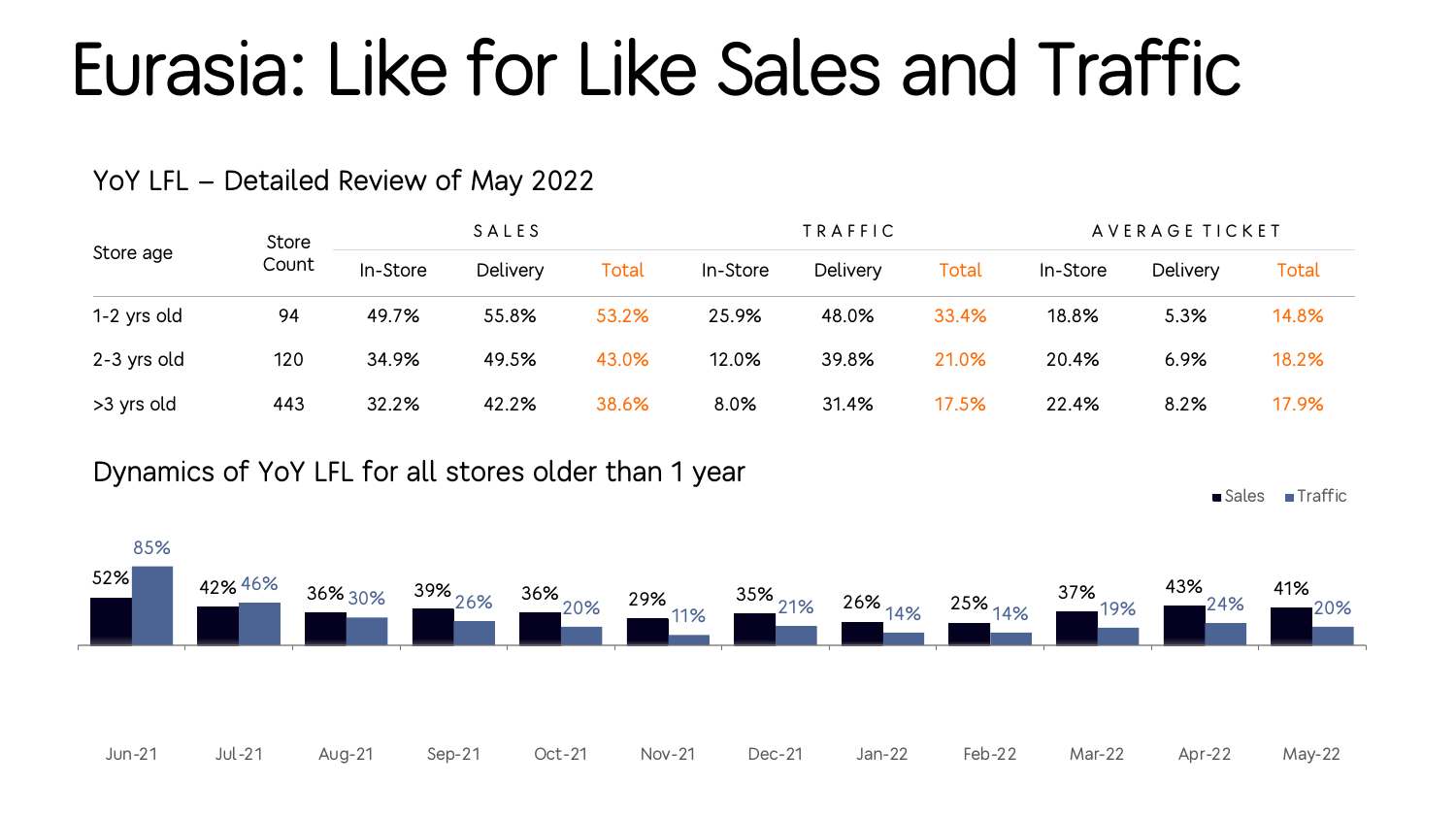## INTERNATIONAL MASTER-FRANCHISING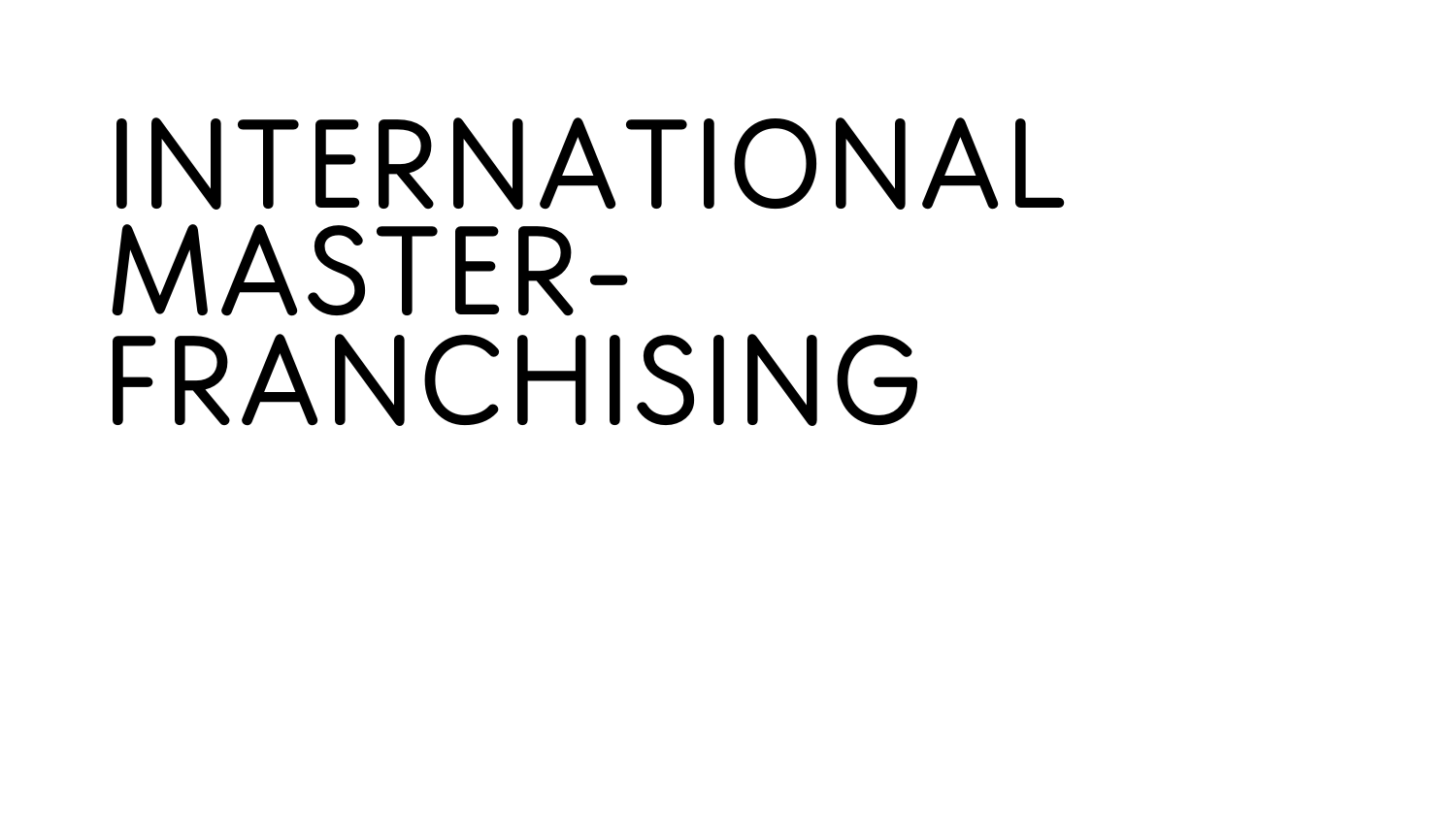### IMF: Sales Evolution

May: MoM -8.9%, YoY +12.8%



Month over Month (MoM) Year over Year (YoY)



Note: gross sales including VAT where applicable. Traffic stands for order count. Converted from local currencies at weighted average monthly FX rates as per currencylayer.com. List of countries: Germany, Estonia, Lithuania, Romania, Slovenia, Poland, Nigeria, Kyrgyzstan, Uzbekistan, Tajikistan, Vietnam, USA, China.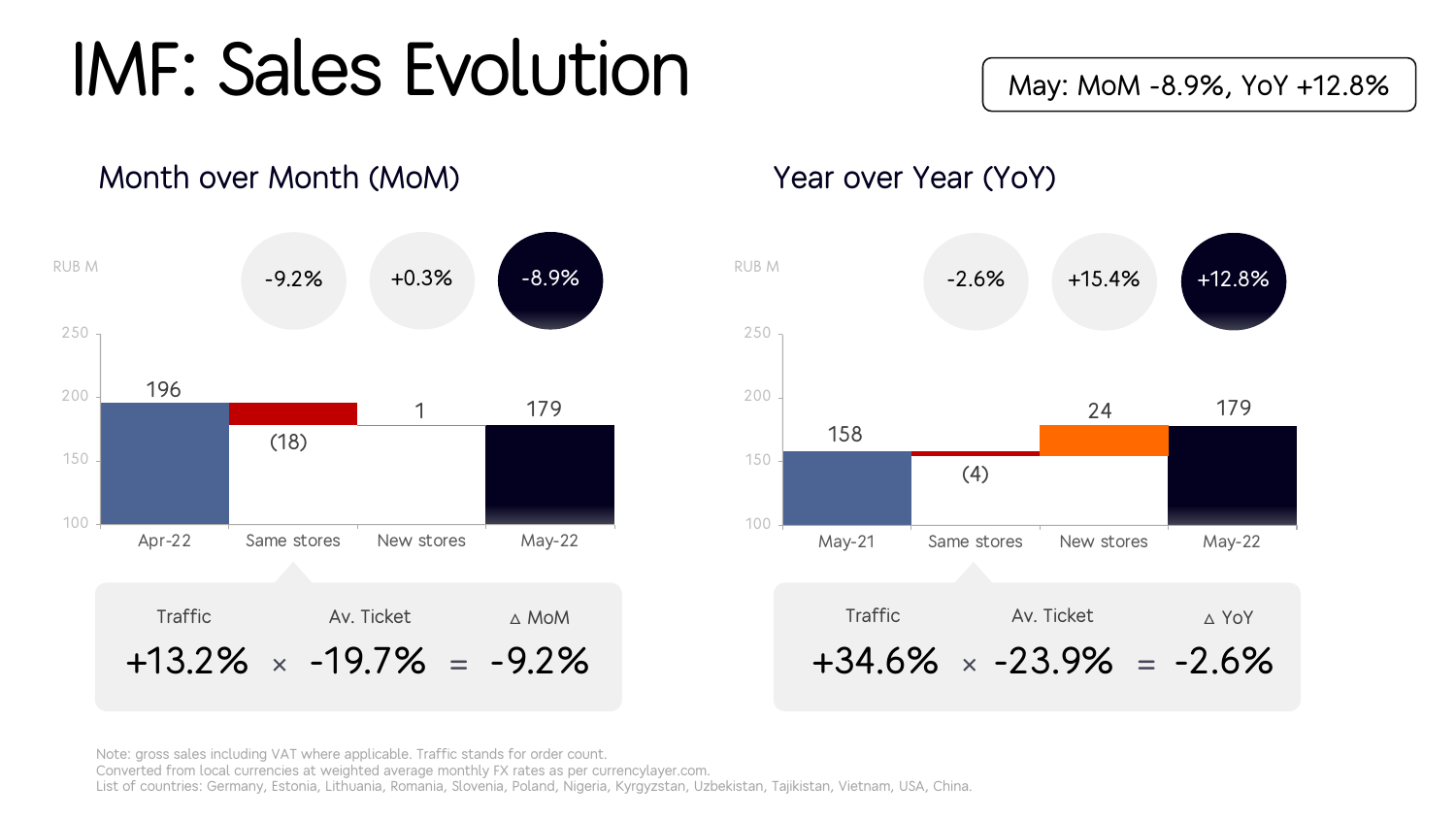### IMF: Like for Like Sales and Traffic

### YoY LFL – Detailed Review of May 2022

| Store age   | Store | SALES    |          |          | TRAFFIC  |          |       | AVERAGE TICKET |          |          |
|-------------|-------|----------|----------|----------|----------|----------|-------|----------------|----------|----------|
|             | Count | In-Store | Delivery | Total    | In-Store | Delivery | Total | In-Store       | Delivery | Total    |
| 1-2 yrs old |       | 68.2%    | 14.3%    | 36.3%    | 71.6%    | 23.3%    | 55.2% | $-2.0%$        | $-7.3%$  | $-12.2%$ |
| >2 yrs old  | 24    | 253.8%   | $-25.3%$ | $-12.7%$ | 355.9%   | $-6.9%$  | 19.2% | $-22.4%$       | $-19.8%$ | $-26.8%$ |

#### Dynamics of YoY LFL for all stores older than 1 year

Sales Traffic

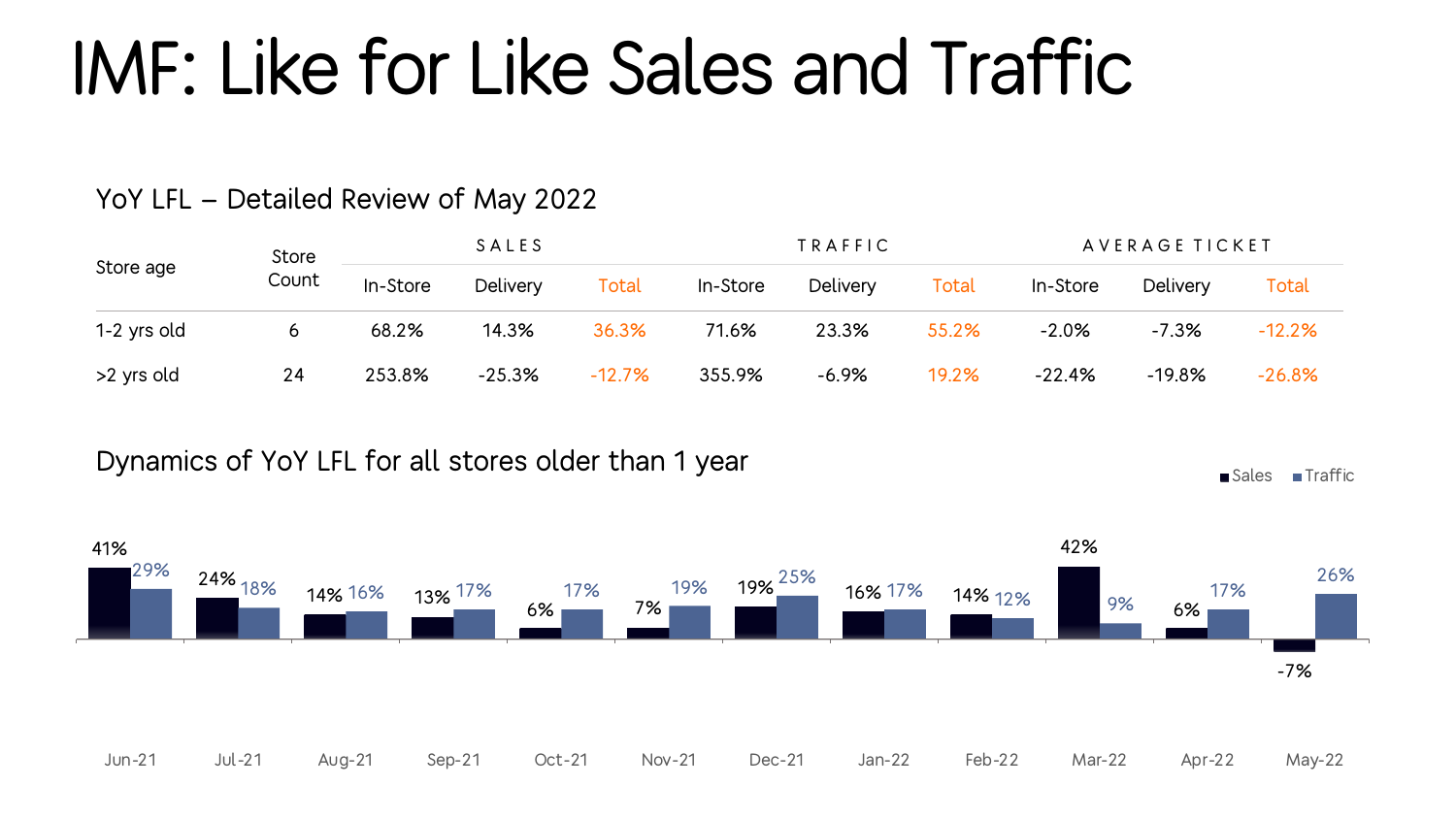# STARTUPS